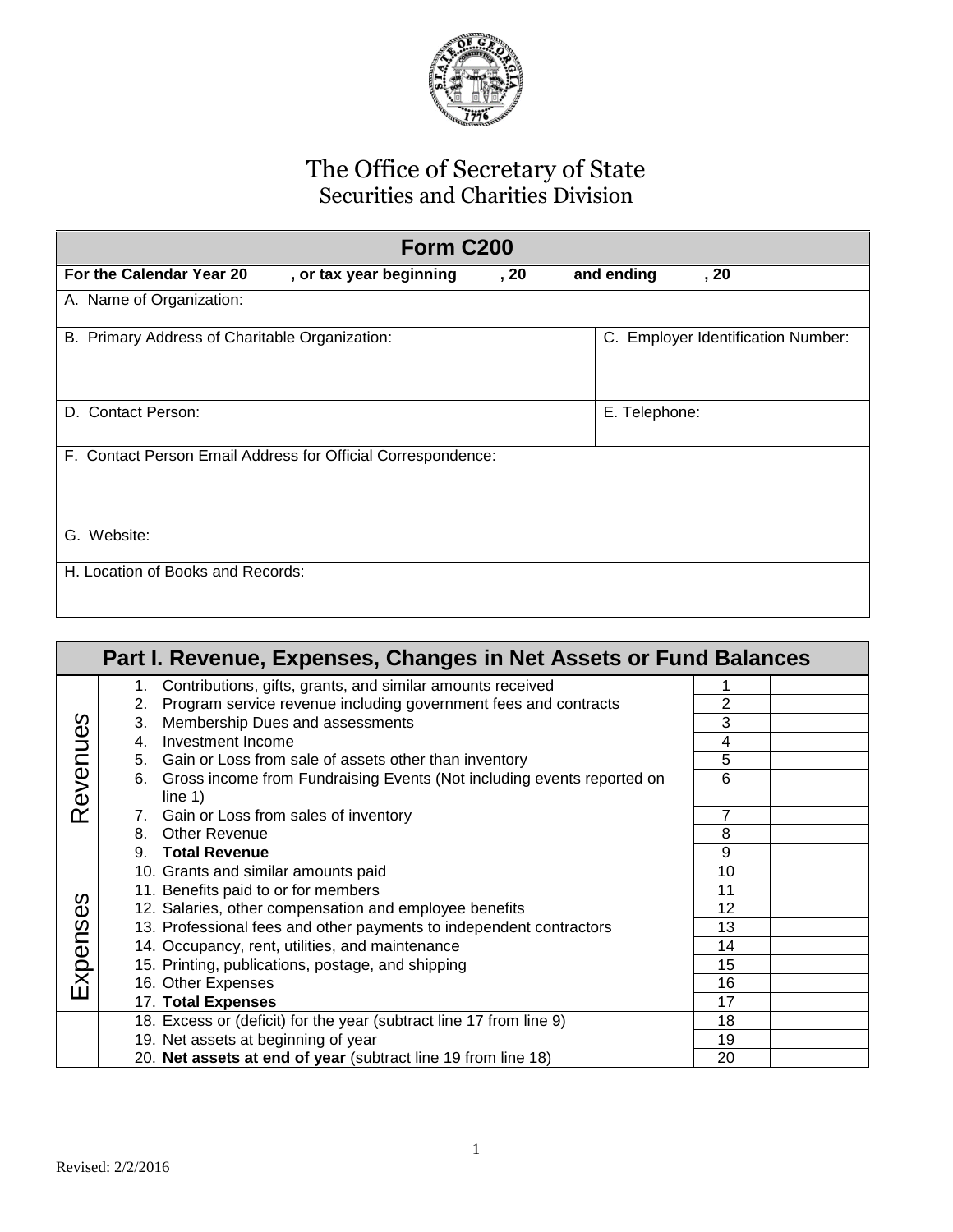| <b>Part II. Balance Sheet</b>       |    |  |
|-------------------------------------|----|--|
| 21. Cash, Savings, and Investments  | 21 |  |
| 22. Land and buildings              | 22 |  |
| 23. Other Assets                    | 23 |  |
| 24. Total Assets                    | 24 |  |
| 25. Total Liabilities               | 25 |  |
| 26. Net Assets (Must match line 20) | 26 |  |

## **Part III. Program Description and Accomplishments**

27. Please describe the organization's primary purpose, services provided, number of persons benefited, and any other relevant information:

| Part IV. List of Officers, Directors, Trustees, and Key Employees<br>List each one even if not compensated |                                                   |                                |                           |
|------------------------------------------------------------------------------------------------------------|---------------------------------------------------|--------------------------------|---------------------------|
| (a) Name and Title                                                                                         | (b) Average hours per week<br>devoted to position | (c) Reportable<br>compensation | (d) Other<br>Compensation |
|                                                                                                            |                                                   |                                |                           |
|                                                                                                            |                                                   |                                |                           |
|                                                                                                            |                                                   |                                |                           |
|                                                                                                            |                                                   |                                |                           |
|                                                                                                            |                                                   |                                |                           |
|                                                                                                            |                                                   |                                |                           |
|                                                                                                            |                                                   |                                |                           |
|                                                                                                            |                                                   |                                |                           |
|                                                                                                            |                                                   |                                |                           |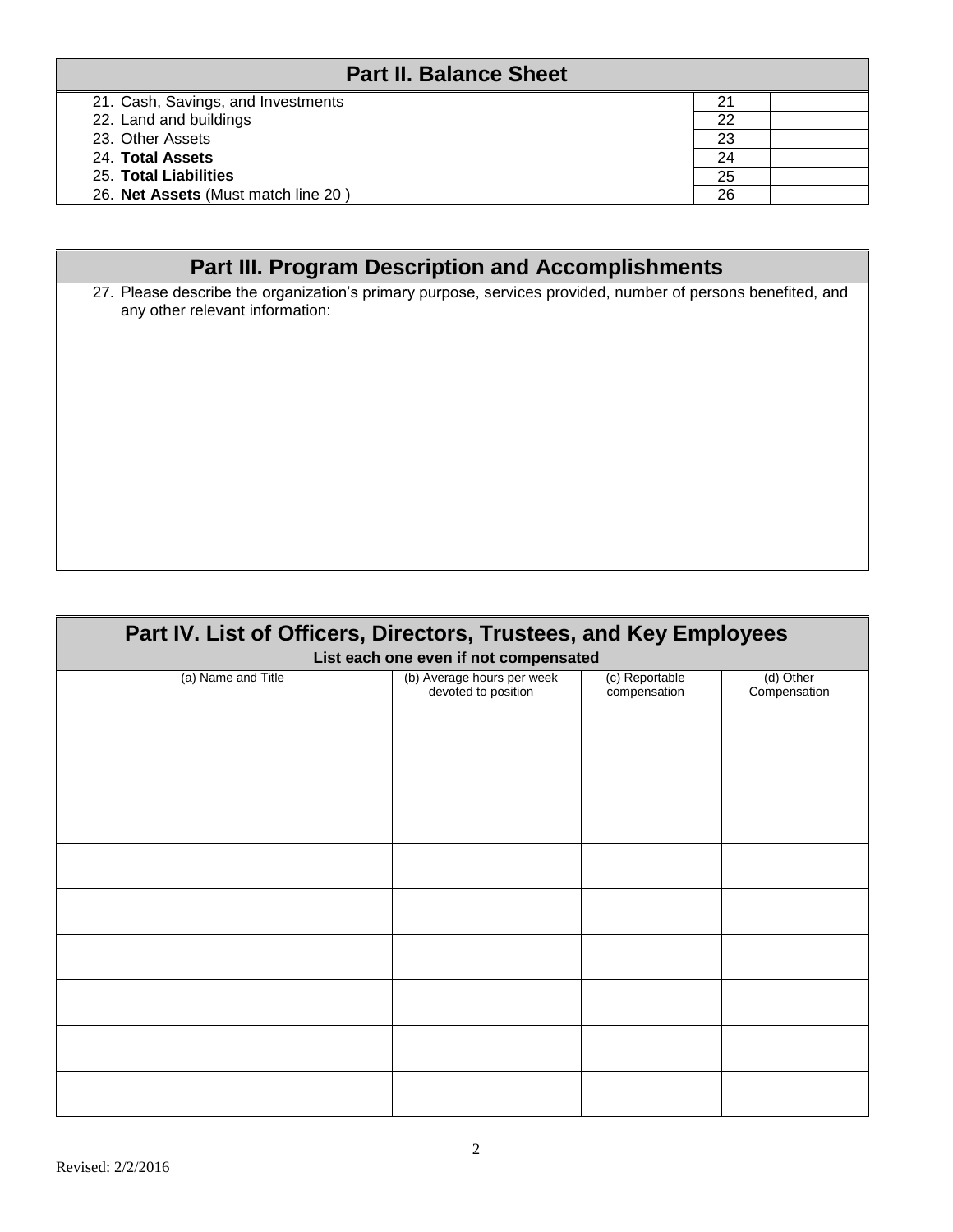| <b>Part V. Other Information</b><br>Answer "Yes" or "No"                                                                                                                                                                                                                                                          |    |  |
|-------------------------------------------------------------------------------------------------------------------------------------------------------------------------------------------------------------------------------------------------------------------------------------------------------------------|----|--|
| 28. Were any significant changes made to the organization's organizing or<br>governing documents? (If so, please attach the new documents)                                                                                                                                                                        | 28 |  |
| 29. Did the organization have unrelated business gross income of \$1,000 or more<br>during the year from business activities? (If so, please describe these activities<br>in Schedule A)                                                                                                                          | 29 |  |
| 30. Did the organization undergo a liquidation, dissolution, termination, or significant<br>disposition of net assets during the year? (If so, please describe these activities<br>in Schedule A)                                                                                                                 | 30 |  |
| 31. Did the organization incur any, direct or indirect, political expenditures during the<br>year? This includes lobbying and donations made in support of individuals<br>running for a publicly elected position or currently in a publicly elected position?<br>(If so, please disclose how much in Schedule A) | 31 |  |
| 32. Did the organization borrow from, or make any loan to, any officer, director,<br>trustee, or key employee? (if so, please disclose the total amount involved in<br>Schedule A)                                                                                                                                | 32 |  |
| 33. Does the organization operate in other states or countries? (if so, please<br>disclose the other states or countries in Schedule A)                                                                                                                                                                           | 33 |  |
| 34. Does the organization utilize paid solicitors? (if so, please disclose the name<br>and compensation for each paid solicitor used during this year)                                                                                                                                                            | 34 |  |

# **ATTESTATION**

|                            | Under penalties of perjury, I declare that I have examined this return, and to the best of my knowledge<br>and belief, it is true, correct, and complete. |      |
|----------------------------|-----------------------------------------------------------------------------------------------------------------------------------------------------------|------|
| <b>Sign</b><br><b>Here</b> | <b>Signature of Officer</b>                                                                                                                               | Date |
|                            | <b>Type or Print Name and Title</b>                                                                                                                       |      |